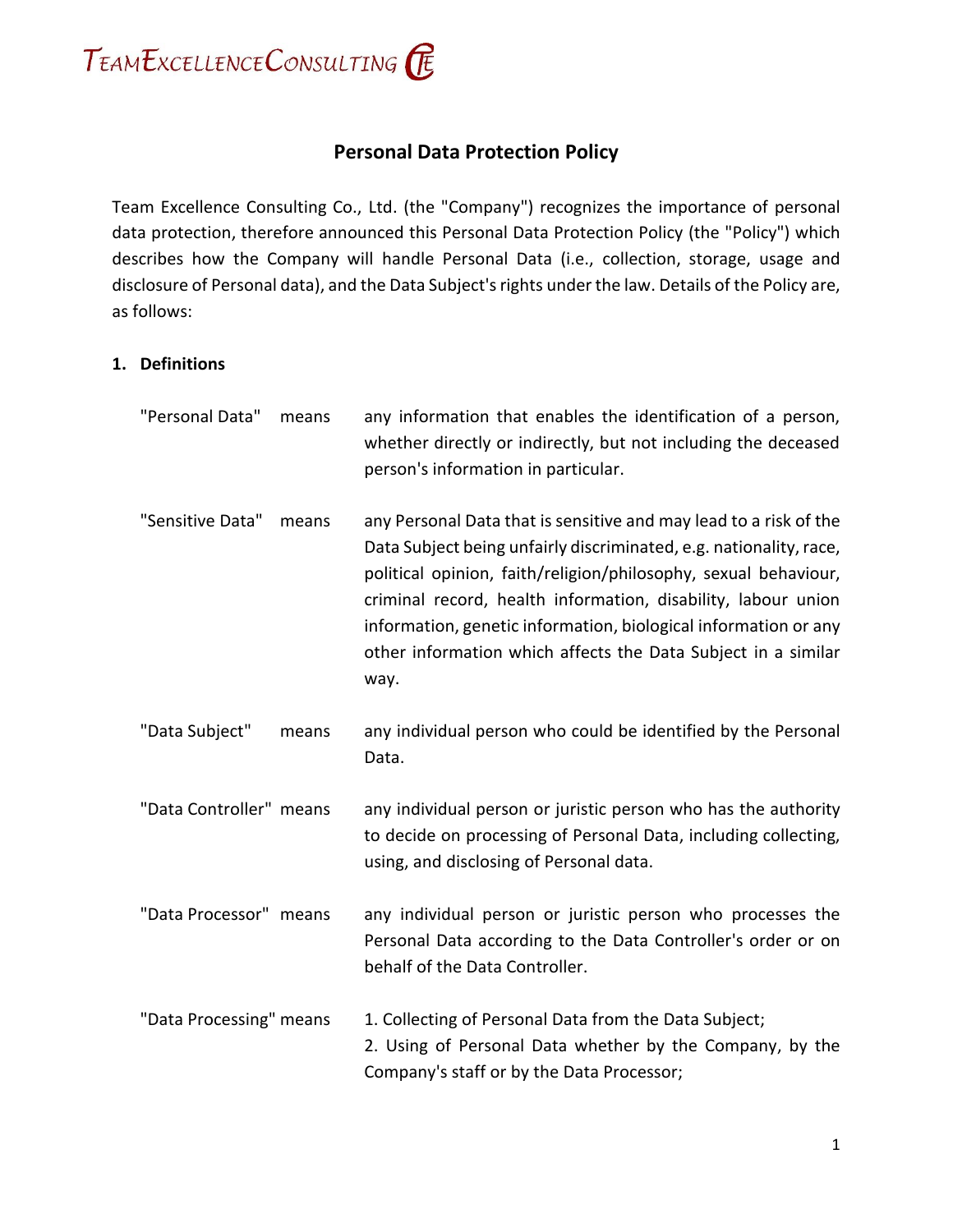3. Disclosing, Transferring or Passing of Personal Data to the third party.

### **2. Personal Data Collection**

The Company will collect Personal Data with lawful and fair purposes, scopes and methods. The collection will be limited only to the necessity of the regular business operation. The Company will notify the Data Subject details of Data Processing or request consent from the Data Subject (as the case may be) before collecting Personal Data, pursuant to the Personal Data Protection Act B.E. 2562 (2019) or other applicable laws.

## Personal Data Collection Channel

The Company may collect Personal Data, whether directly or indirectly, through the following channels:

- Collected directly from the Data Subjectboth in hard copy and electronic forms, such as Personal Data collected from jobs application form or contact information form;
- Lawfully collected from the Company's subsidiaries, affiliates or business partners;
- Collected from any other reliable sources, such as government agencies and banks; and
- Collected from the general public in a lawful manner.

## Personal Data to be collected by the Company

- General data, e.g. name and surname, telephone number, email address, residential address, identification number of an individual person (e.g. ID card, passport, driver's license and tax identification number), date of birth, nationality, citizenship, weight, height, and photo;
- Data on career, education, employment history, employment performance evaluation, criminal record, medical history, family history, employee ID, salary record, and job title;
- Historical data on any transaction(s) or contract(s) entered into with the Company;
- Bank account number, salary, financial status, tax payment history, credit card number, and vehicle license plate number;
- Data on the Data Subject's use of computer device and computer program, including IP address, type of browser, language, operating systems, applications, website usage history, and cookies; and
- Recorded CCTV footage.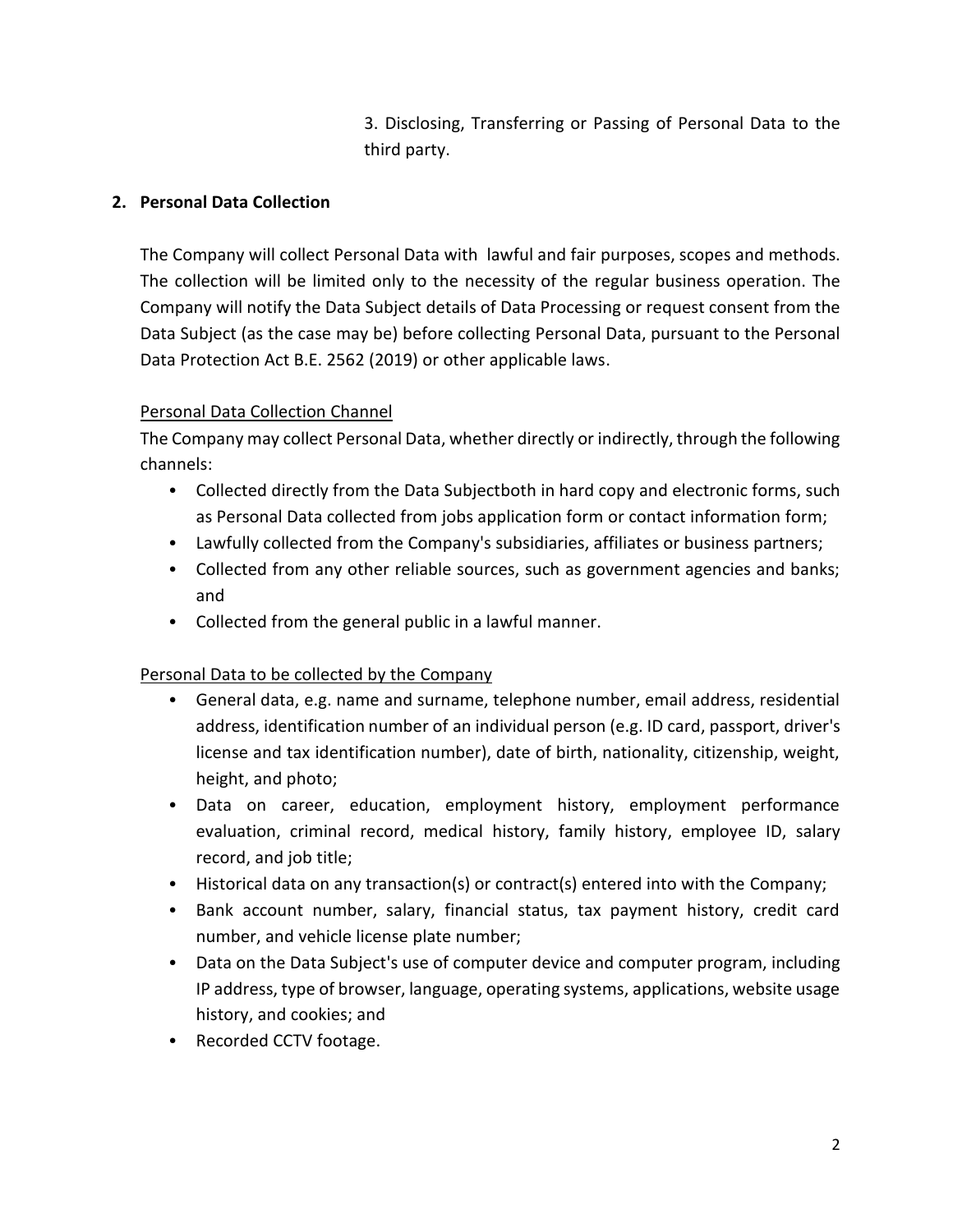### **3. Purpose of using and disclosing the Personal Data**

### Purpose of using and disclosing the Personal Data

The Company will use and disclose the Personal Data to carry out the Company's ordinary course of business operation, which includes:

- For entering into a contract or performing duties under an agreement between the Company and the Data Subject;
- For business operation necessary for the legitimate interest of the Company or other persons by taking into account the basic rights of the Data Subject;
- To offer information about products and services as well as to improve, develop and to maintain the quality of products and services that the Data Subject is partnering with the Company;
- For communications such as notification and responding services;
- To offer new products and services. In the event that the Data Subject does not wish to be notified of the marketing or sales activities, the Data Subject can notify his/her intention to the Company through the channels specified by the Company;
- For the purpose of recruitment and selection of human resources;
- To identify persons who come into contact with the Company and for security purposes; and
- To perform various duties of the Company under relevant laws.

#### Person in which Personal Data might be disclosed to

The Company may disclose Personal Data of the Data Subject on a lawful basis to government agencies or third party, which includes:

- Company's subsidiaries and affiliates;
- Third-party service providers, such as service providers who collect and analyze data or human resources service providers;
- Government agencies relevant to the Company's business operations;
- Advisors, such as financial advisors or legal advisors; and
- Other data controller that the Data Subject requests the Company to send or transfer Personal Data to.

The Company will carry out necessary proceduresto ensure the protection and prevention of the loss of data, unauthorized access to, and unlawful use, modification, or disclosure of Personal Data by the person mentioned above.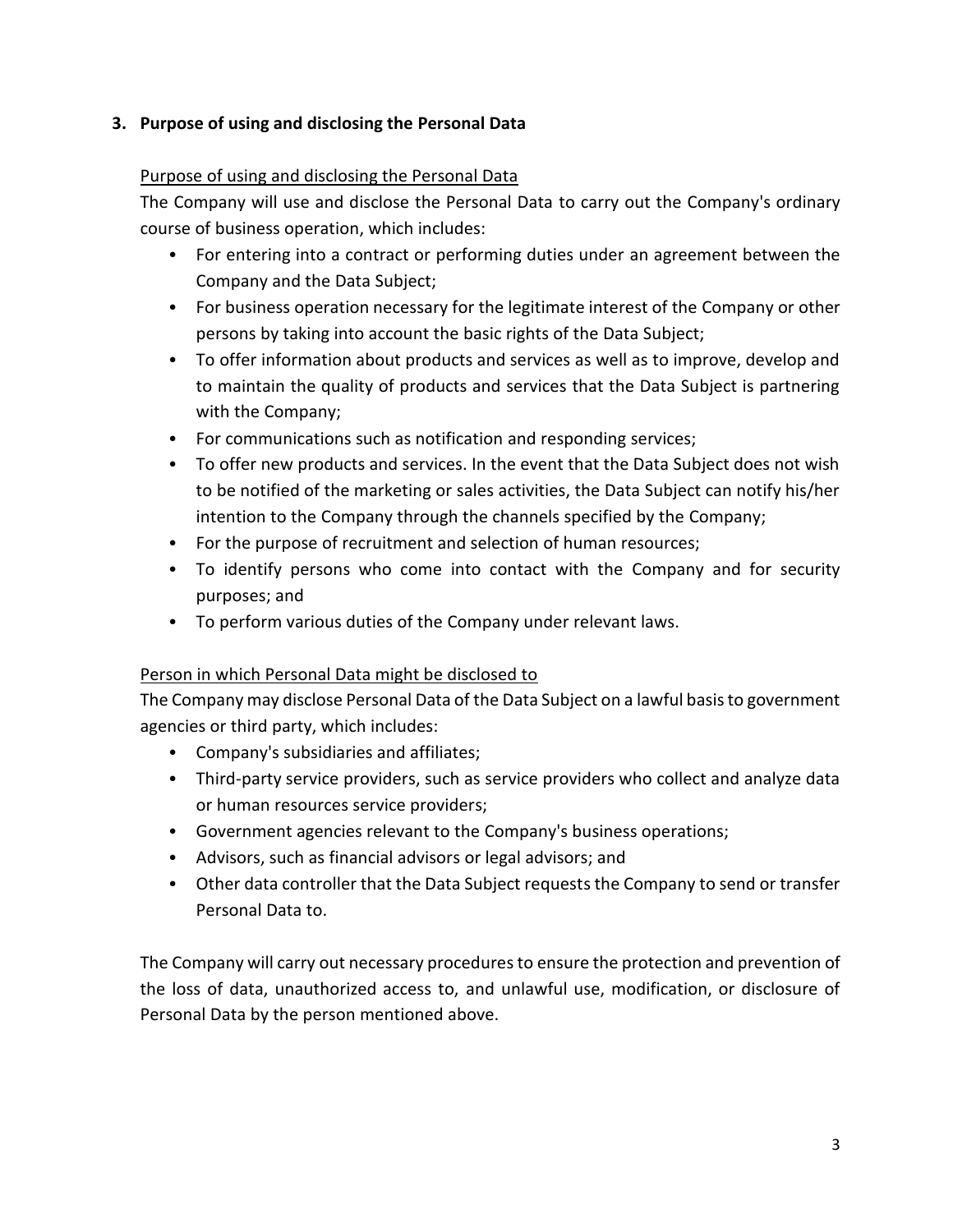If the Company must disclose the Personal Data to the receiver in a foreign country, the Company must disclose the Personal Data only to the extent permitted by the Personal Data Protection Act and other related laws.

#### **4. Personal Data retention period**

The Company will collect and retain the Personal Data only for a period necessary for processing such Personal Data within the scope and purposes related to the Company's business operations. After such period has ended, the Company will destroy such Personal data pursuant to the standard method and procedure; unless the Company has the legal obligation to retain such data continuously or for the protection of the rights of the Company as specified by the law.

## **5. Guideline for personal data protection**

The Company will define any measures, including security protection measures, to conform with the laws, regulations, rules and practices for the employee and other related parties as well as support and encourage the employee to be knowledgeable and have an awareness of their duties and responsibilities in collecting, storing, using, and disclosing the Data Subject's Personal Data. In order to effectively exercises as prescribed, the employee would be required to stricltly comply with this Policy and Personal Data Protection Act.

## **6. Rights of Data Subject**

The rights of the Data Subject are as follows:

- (1) Rights to withdraw any given consent and rights to receive a notification when the Company collects their Personal Data;
- (2) Rights to access their own Personal Data, request for copies of their Personal Data, request the Company to disclose the source of Personal Data collected without consent;
- (3) Rights to request the Company to ensure that their Personal Data are accurate, upto-date, complete, and not misleading;
- (4) Rights to request the Company to erase or destroy or anonymize the Personal Data;
- (5) Rights to request the Company to seize the use of their Personal Data;
- (6) Rights to receive or request the Company to send or transfer Personal Data to another data controller if it can be done by automatic means; and
- (7) Rights to object to the collection, use, or disclosure of their Personal Data.